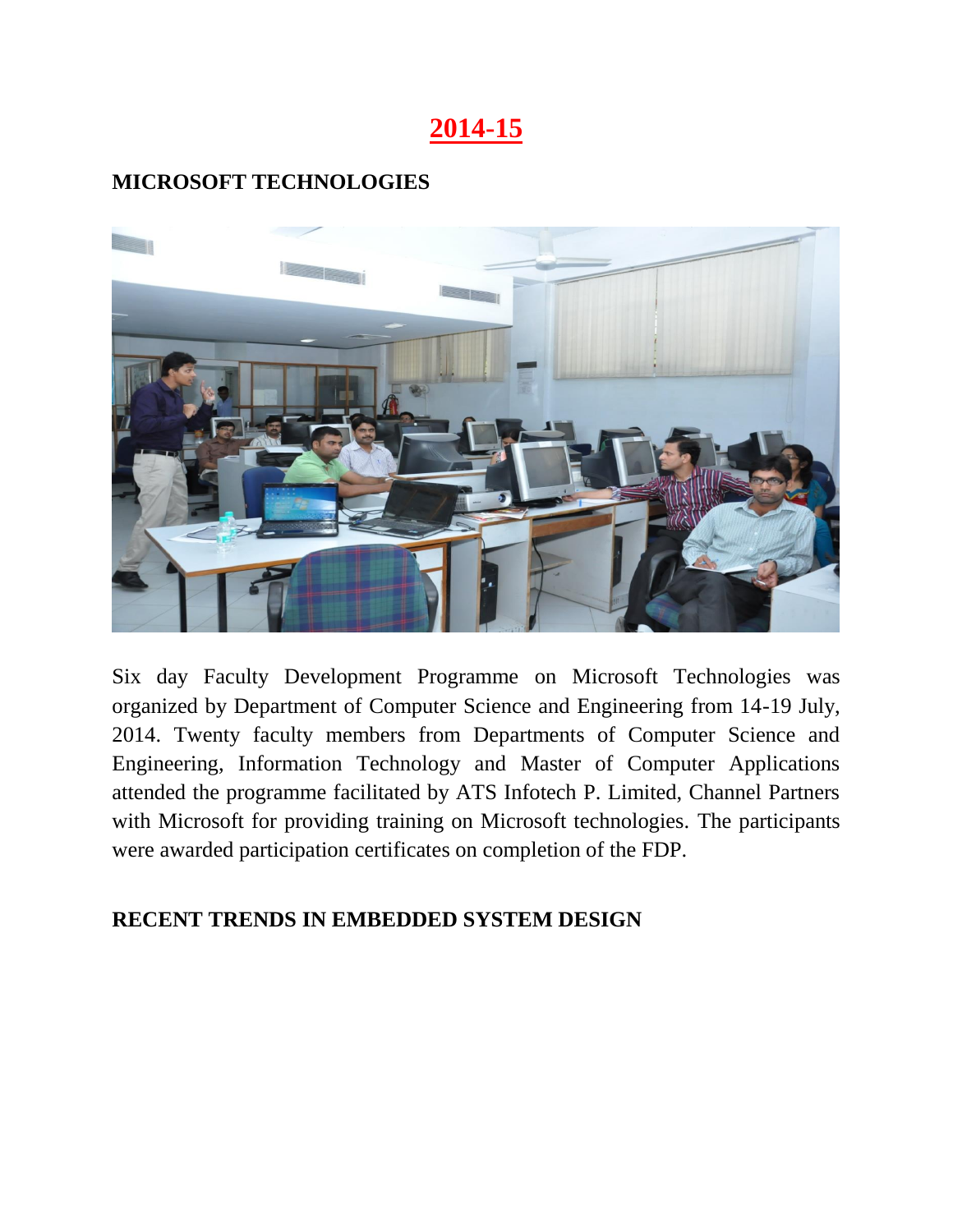

Department of Electronics and Communication Engineering organized two day Faculty Development Programme on Recent Trends in Embedded System Design on 1-2 August, 2014. The programme was attended by twenty faculty members from various engineering colleges in the NCR. Industry experts including Mr.Abhishek Tewari, Sr. Technical Officer, CDAC, Noida; Mr. Davinder Aggarwal, Sr. Staff Engineer, S.T. Microelectronics, Noida and Mr. Chandandeep S. Pabla, Sr. Manager, S.T. Microelectronics, Greater Noida delivered the highly knowledgeable and interactive sessions. The participants were awarded participation certificates on completion of the FDP.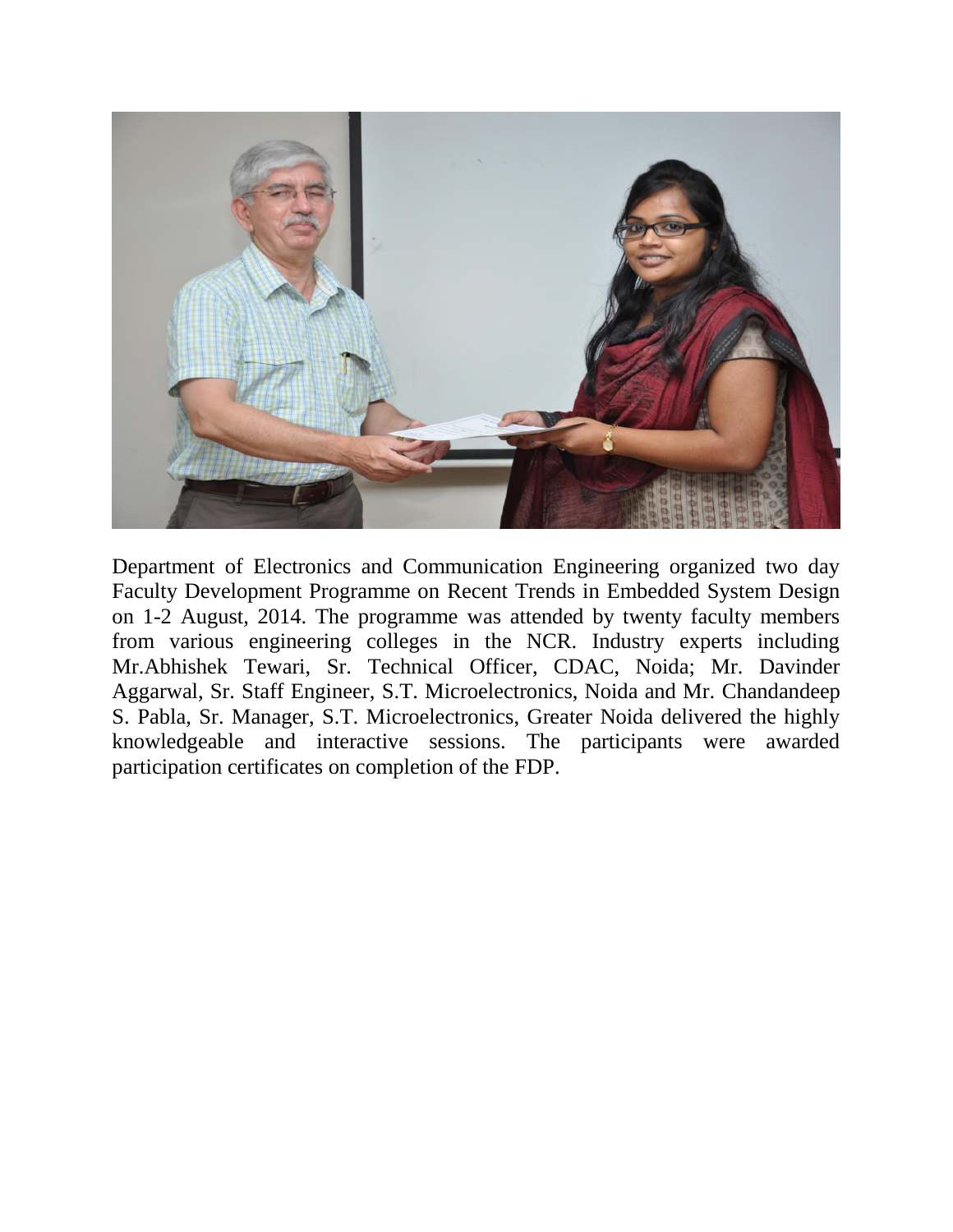# **[CYBER SECURITY MEASURES](http://www.akgec.in/index.php/rad/faculty-development-program/2-uncategorised/389-faculty-development-program-on-cyber-security-measures)**



Department of Information Technology conducted five day Faculty Development Programme on Cyber Security Measures from 1-5 December, 2014 in collaboration with NITTTR Chandigarh. Thirty one faculty members from colleges in the NCR attended the FDP. Certificates of participation were awarded to the participants.

### **ENGINEERING MECHANICS**

Faculty Development Programme on Engineering Mechanics was organized by Department of Mechanical Engineering on 11-12 December, 2014. Senior faculty members of the Department conducted the sessions for faculty members of Mechanical Engineering and Civil Engineering Departments of the college. Prof. G. P. Dube conducted the sessions on Introduction to Dynamics and Kinematics of Rigid Bodies. The topics Fundamentals of Engineering Mechanics, FBD, Equilibrium of Body and Trusses were covered by Mr. Vivek Pansari. Mr. Gajesh Kumar conducted the sessions on Types of Load, Beams and Supports and SFD & BMD. Mr. A.K. Dubey delivered lectures on the topics Centroid & MOI and Product of Inertia.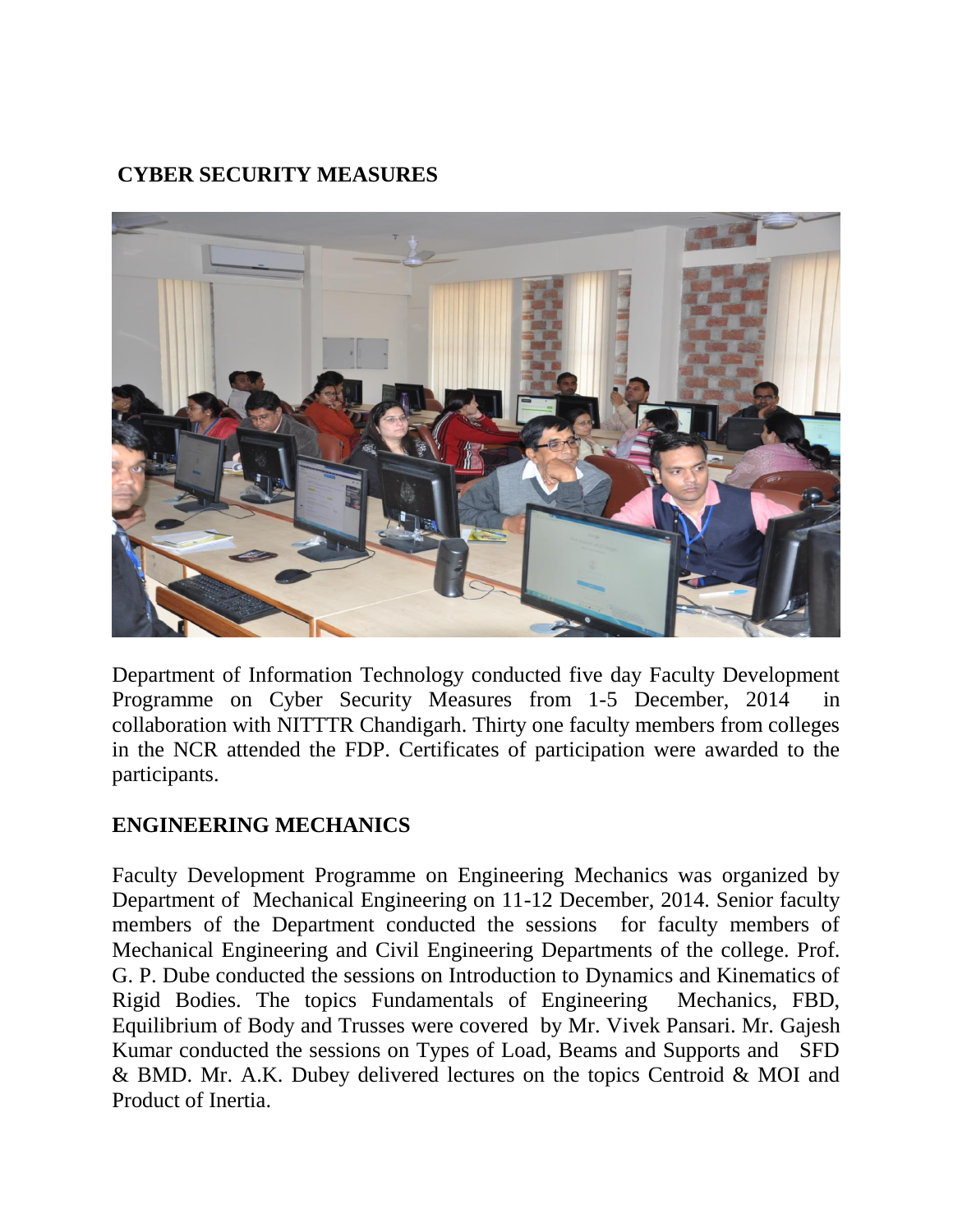## **NATURAL LANGUAGE PROCESSING**



Department of Computer Science and Engineering conducted two day Faculty Development Programme on Natural Language Processing. The programme, held on 30-31 January, 2015, was attended by 27 faculty members from engineering colleges in the NCR. Dr. D.K. Lobiyal, Professor, School of Computers and System Science, Jawaharlal Nehru University, Delhi conducted the session on Introduction to Statistical NLP, Disambiguation of Word Nets and Word Sense. Dr. Girish Nath Jha, Associate Professor, Centre of Natural Language Processing, Jawaharlal Nehru University, Delhi conducted the session on Introduction to Natural Language Processing and Brief Survey of R&D Activities in the Area, Set up of Server Environment in Computational Lexicography, Data Development in Computational Lexicography, Lexical Resources and Standards for Natural Language Processing, Set up of Environment for Corpora Simulator Development